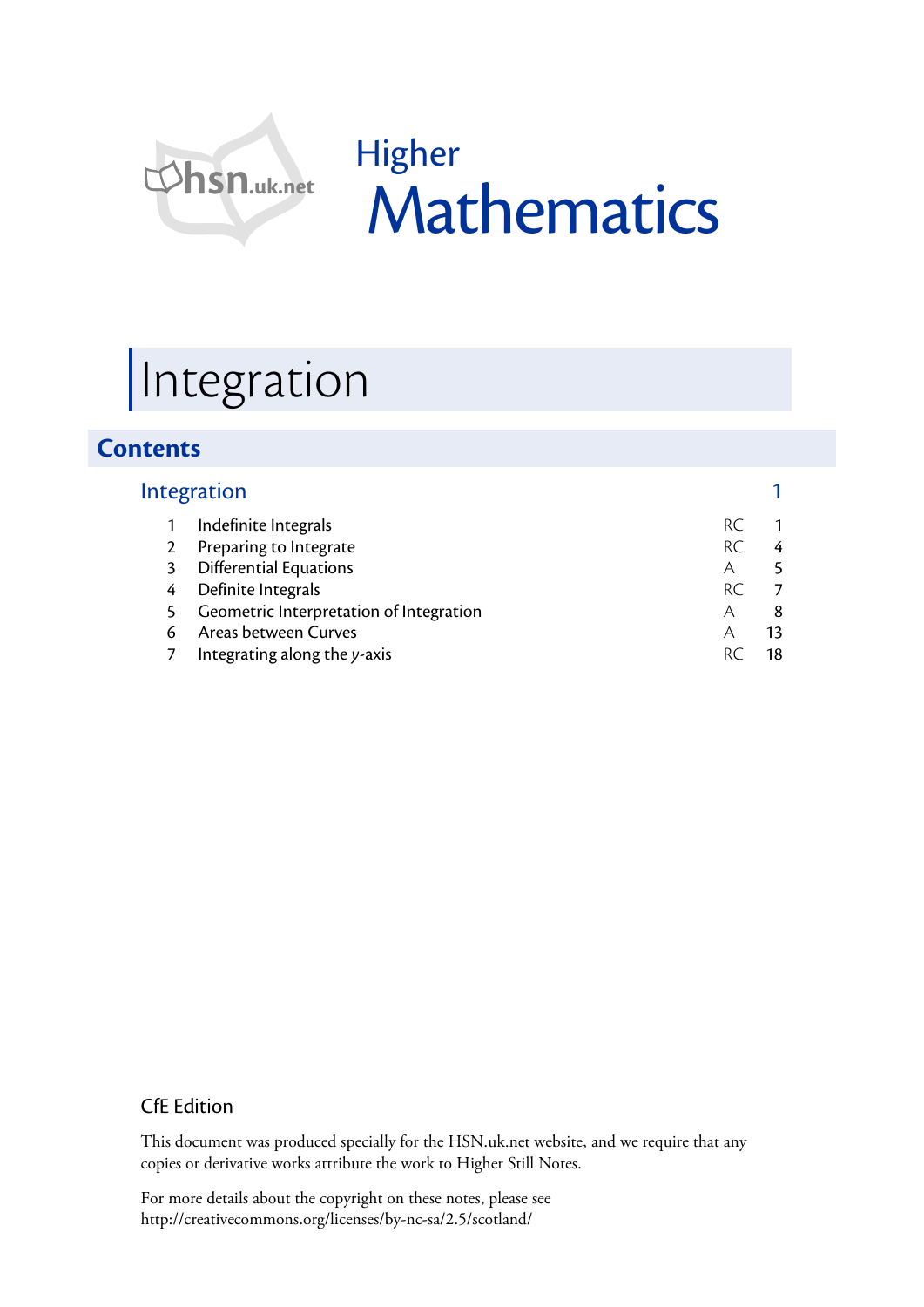# Integration

# **1 Indefinite Integrals** RC

In **integration**, our aim is to "undo" the process of differentiation. Later we will see that integration is a useful tool for evaluating areas and solving a special type of equation.

We have already seen how to differentiate polynomials, so we will now look at how to undo this process. The basic technique is:

$$
\int x^n dx = \frac{x^{n+1}}{n+1} + c
$$
  $n \neq -1$ , c is the constant of integration.

Stated simply: raise the power  $(n)$  by one (giving  $n+1$ ), divide by the new power  $(n+1)$ , and add the constant of integration  $(c)$ .

EXAMPLES  
\n1. Find 
$$
\int x^2 dx
$$
.  
\n
$$
\int x^2 dx = \frac{x^3}{3} + c = \frac{1}{3}x^3 + c.
$$
\n2. Find  $\int x^{-3} dx$ .  
\n
$$
\int x^{-3} dx = \frac{x^{-2}}{-2} + c = -\frac{1}{2x^2} + c.
$$
\n3. Find  $\int x^{\frac{5}{4}} dx$ .

$$
\int x^{\frac{5}{4}} dx = \frac{x^{\frac{9}{4}}}{\frac{9}{4}} + c = \frac{4}{9}x^{\frac{9}{4}} + c.
$$

- We use the symbol ∫ for integration.
- The  $\int$  must be used with "*dx*" in the examples above, to indicate that we are integrating with respect to *x*.
- The constant of integration is included to represent any constant term in the original expression, since this would have been zeroed by differentiation.
- Integrals with a constant of integration are called **indefinite integrals**.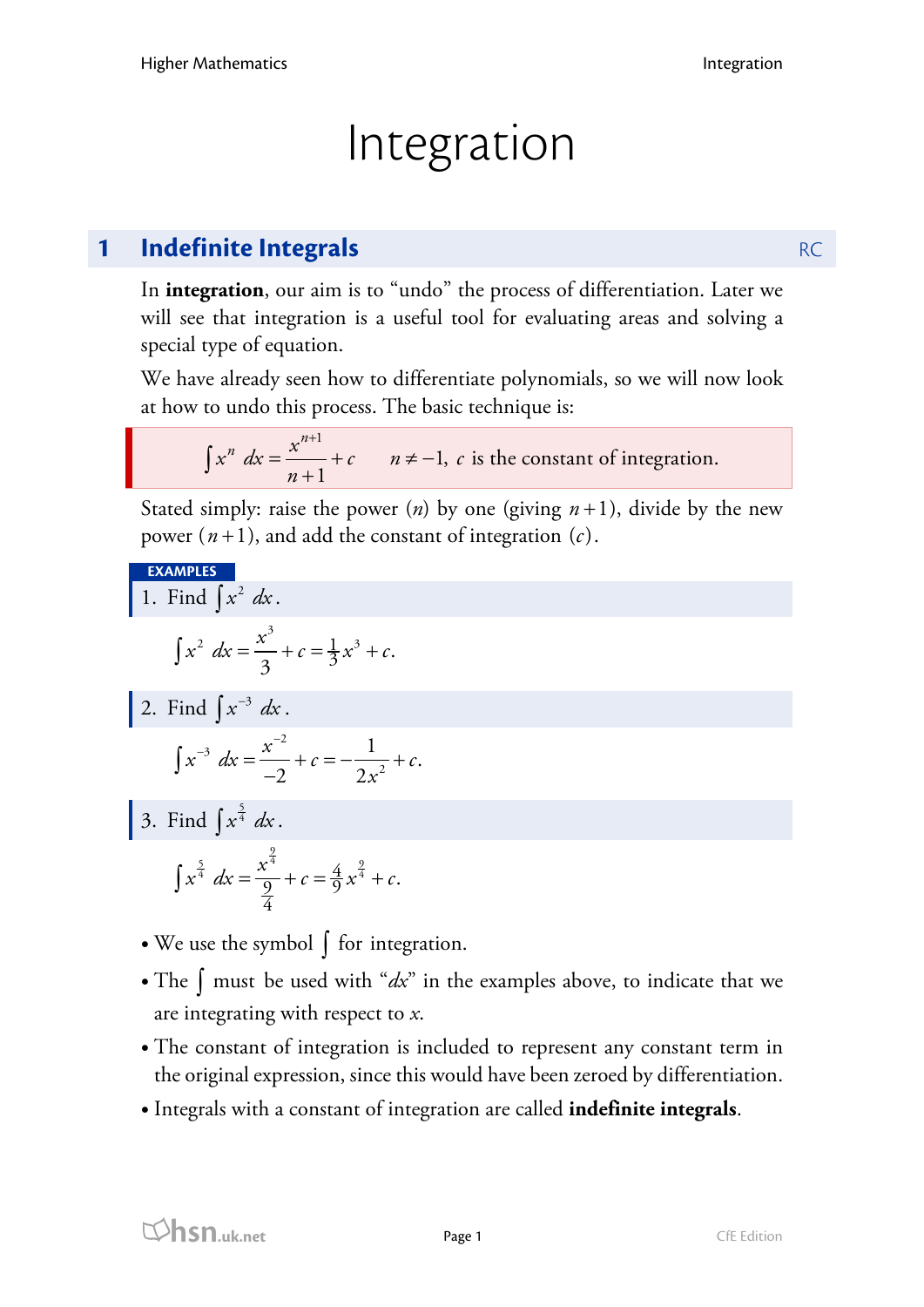### Checking the answer

Since integration and differentiation are reverse processes, if we differentiate our answer we should get back to what we started with.

For example, if we differentiate our answer to Example 1 above, we do get back to the expression we started with.



### Integrating terms with coefficients

The above technique can be extended to:

$$
\int ax^n \ dx = a \int x^n \ dx = \frac{ax^{n+1}}{n+1} + c \qquad n \neq -1, \ a \text{ is a constant.}
$$

Stated simply: raise the power  $(n)$  by one (giving  $n+1$ ), divide by the new power  $(n+1)$ , and add on  $c$ .

**EXAMPLES**

4. Find 
$$
\int 6x^3 dx
$$

$$
\int 6x^3 dx = \frac{6x^4}{4} + c
$$

$$
= \frac{3}{2}x^4 + c.
$$

5. Find 
$$
\int 4x^{-\frac{3}{2}} dx
$$
.

$$
\int 4x^{-\frac{3}{2}} dx = \frac{4x^{-\frac{1}{2}}}{-\frac{1}{2}} + c
$$
  
= -8x<sup>-1</sup>⁄<sub>2</sub> + c  
= - $\frac{8}{\sqrt{x}}$  + c.

### **Note**

It can be easy to confuse integration and differentiation, so remember:

$$
\int x \, dx = \frac{1}{2}x^2 + c \qquad \qquad \int k \, dx = kx + c \, .
$$

$$
\mathbf{p}_{\text{age 2}}
$$
 CfE Edition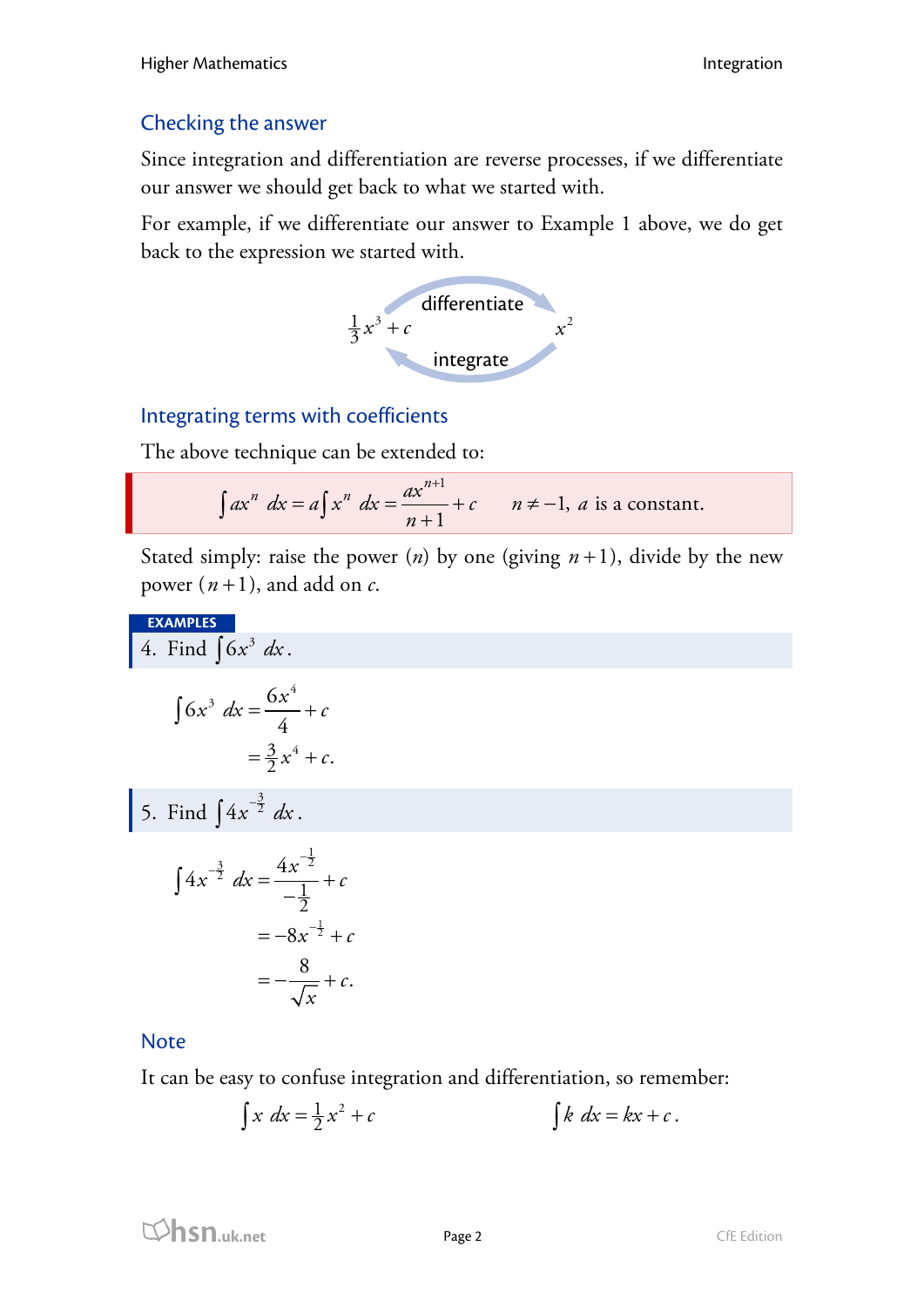## Other variables

Just as with differentiation, we can integrate with respect to any variable.

EXAMPLES  
\n6. Find 
$$
\int 2p^{-5} dp = \frac{2p^{-4}}{-4} + c
$$
  
\n
$$
= -\frac{1}{2p^{4}} + c.
$$
\n7. Find  $\int p dx$ .  
\n
$$
\int p dx
$$
\n
$$
= px + c.
$$
\nNote  
\n
$$
\int p dx
$$
\nNote  
\n
$$
\int p dx
$$
\nNote  
\n
$$
\int p dx
$$
\nNote  
\nSince we are integrating  
\nwith respect to x, we

# with respect to *x*, we treat *p* as a constant.

## Integrating several terms

The following rule is used to integrate an expression with several terms:

$$
\int (f(x) + g(x)) dx = \int f(x) dx + \int g(x) dx.
$$

Stated simply: integrate each term separately.

**EXAMPLES**  
\n8. Find 
$$
\int (3x^2 - 2x^{\frac{1}{2}}) dx
$$
.  
\n
$$
\int (3x^2 - 2x^{\frac{1}{2}}) dx = \frac{3x^3}{3} - \frac{2x^{\frac{3}{2}}}{\frac{3}{2}} + c
$$
\n
$$
= x^3 - \frac{4x^{\frac{3}{2}}}{3} + c
$$
\n
$$
= x^3 - \frac{4}{3}\sqrt{x^3} + c.
$$
\n9. Find  $\int (4x^{-\frac{5}{8}} + 3x + 7) dx$ .  
\n
$$
\int (4x^{-\frac{5}{8}} + 3x + 7) dx = \frac{4x^{\frac{3}{8}}}{\frac{3}{8}} + \frac{3x^2}{2} + 7x + c
$$
\n
$$
= \frac{8}{3} \times 4x^{\frac{3}{8}} + \frac{3}{2}x^2 + 7x + c
$$
\n
$$
= \frac{32}{3}x^{\frac{3}{8}} + \frac{3}{2}x^2 + 7x + c.
$$

**hsn.uk.net** Page 3 CfE Edition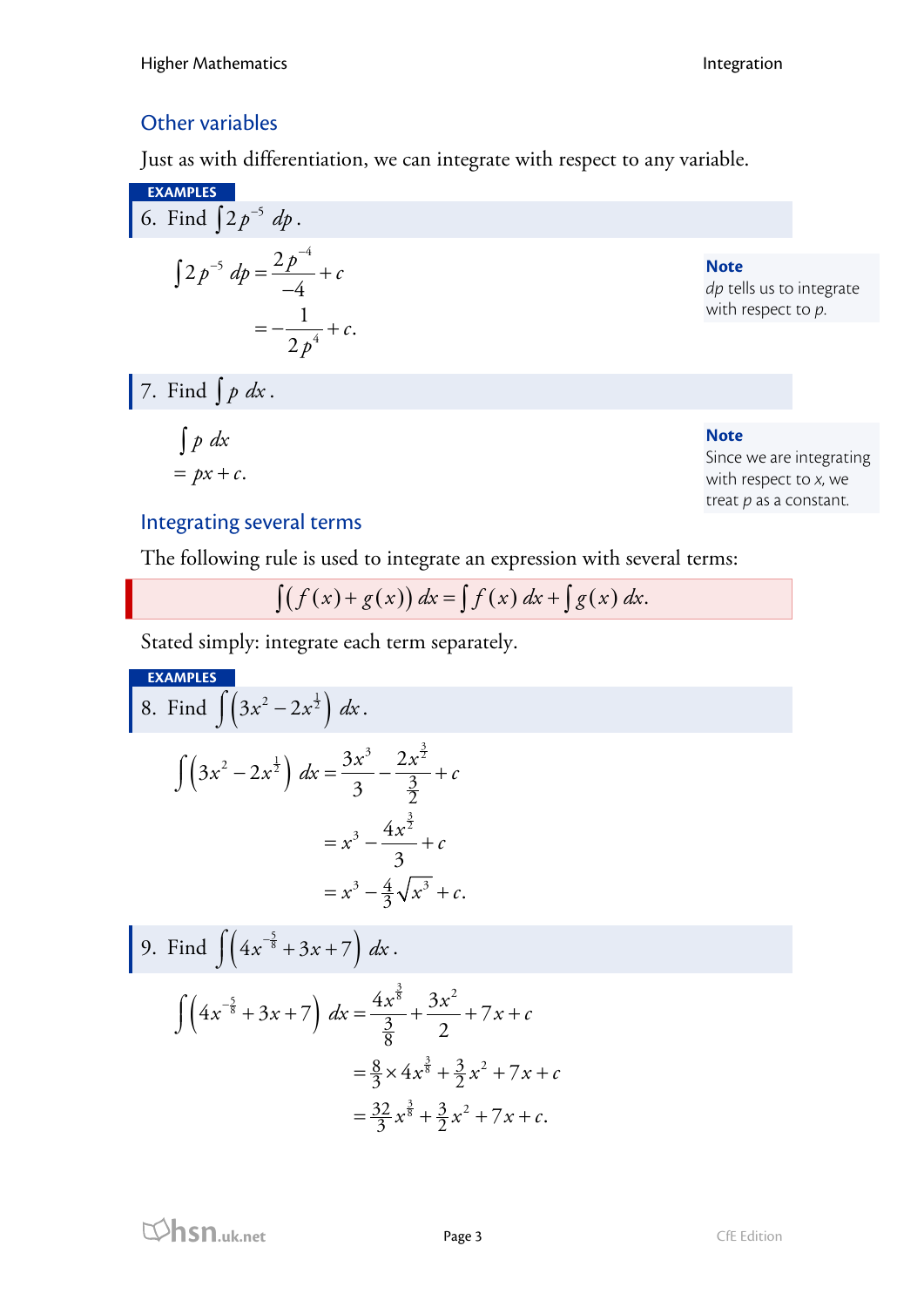# **2 Preparing to Integrate RC RC**

As with differentiation, it is important that before integrating, all brackets are multiplied out, and there are no fractions with an *x* term in the denominator (bottom line), for example:

$$
\frac{1}{x^3} = x^{-3} \qquad \frac{3}{x^2} = 3x^{-2} \qquad \frac{1}{\sqrt{x}} = x^{-\frac{1}{2}} \qquad \frac{1}{4x^5} = \frac{1}{4}x^{-5} \qquad \frac{5}{4\sqrt[3]{x^2}} = \frac{5}{4}x^{-\frac{3}{2}}.
$$

**EXAMPLES**

1. Find 
$$
\int \frac{dx}{x^2}
$$
 for  $x \neq 0$ .  
\n
$$
\int \frac{dx}{x^2}
$$
 is just a short way of writing  $\int \frac{1}{x^2} dx$ , so:  
\n
$$
\int \frac{dx}{x^2} = \int \frac{1}{x^2} dx = \int x^{-2} dx
$$
\n
$$
= \frac{x^{-1}}{-1} + c
$$
\n
$$
= -\frac{1}{x} + c.
$$

2. Find 
$$
\int \frac{dx}{\sqrt{x}} \text{ for } x > 0.
$$

$$
\int \frac{dx}{\sqrt{x}} = \int \frac{1}{x^{\frac{1}{2}}} dx = \int x^{-\frac{1}{2}} dx
$$

$$
= \frac{x^{\frac{1}{2}}}{\frac{1}{2}} + c
$$

$$
= 2\sqrt{x} + c.
$$

3. Find 
$$
\int \frac{7}{2p^2} dp
$$
 where  $p \neq 0$ .  

$$
\int \frac{7}{2p^2} dp = \int \frac{7}{2} p^{-2} dp
$$

$$
p^{2} = \frac{7}{2} \times \frac{p^{-1}}{-1} + c
$$
  
=  $-\frac{7}{2p} + c$ .

**hsn.uk.net** Page 4 CfE Edition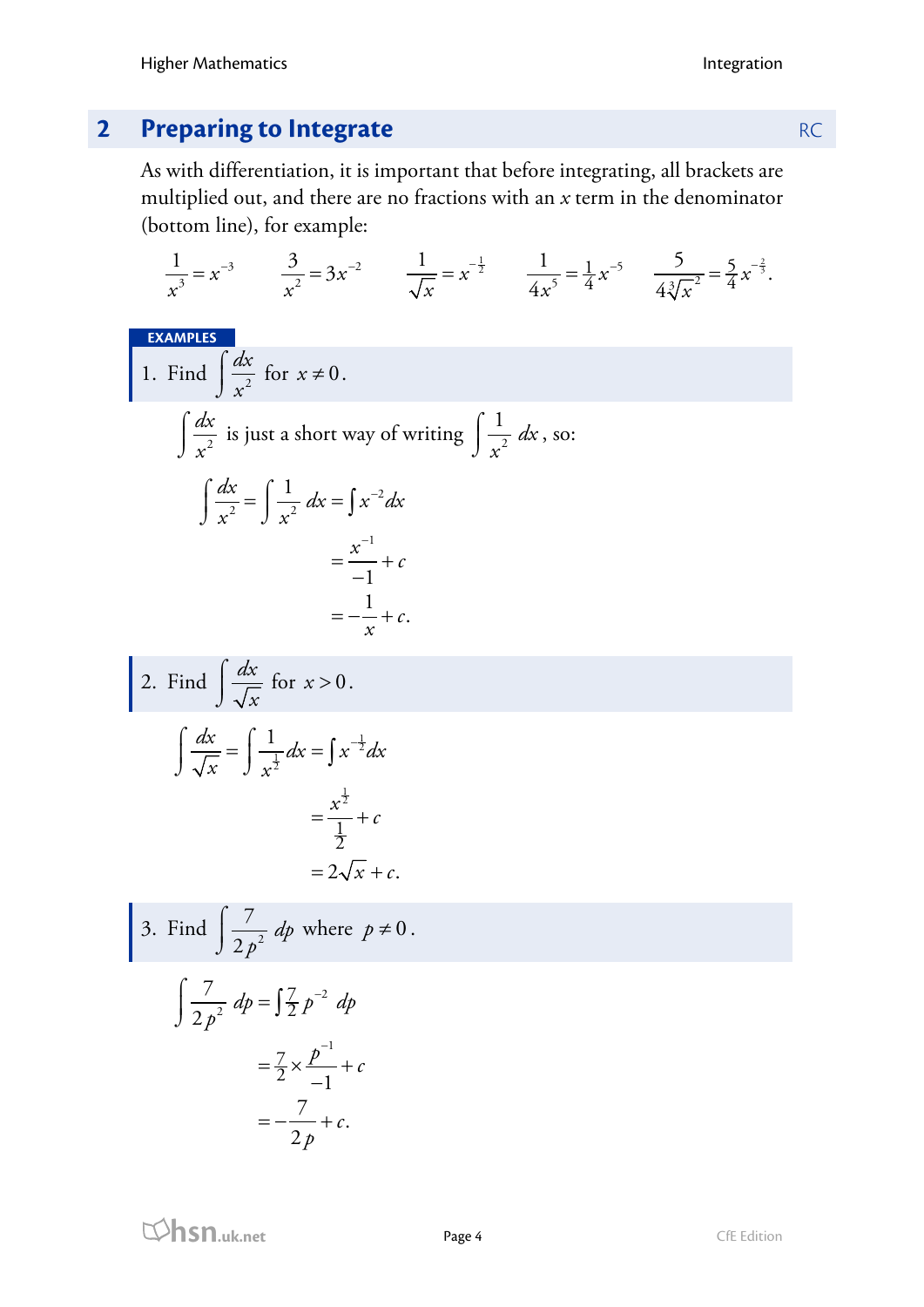4. Find 
$$
\int \frac{3x^5 - 5x}{4} dx
$$

$$
\int \frac{3x^5 - 5x}{4} dx = \int \left(\frac{3}{4}x^5 - \frac{5}{4}x\right) dx
$$

$$
= \frac{3x^6}{4 \times 6} - \frac{5x^2}{4 \times 2} + c
$$

$$
= \frac{3}{24}x^6 - \frac{5}{8}x^2 + c
$$

$$
= \frac{1}{8}x^6 - \frac{5}{8}x^2 + c
$$

# **3 Differential Equations** A

A **differential equation** is an equation involving derivatives, e.g.  $\frac{dy}{dx} = x^2$ .

A solution of a differential equation is an expression for the original function; in this case  $y = \frac{1}{3}x^3 + c$  is a solution.

differentiate integrate  $\frac{1}{3}x^3 + c$   $x^2$ *x*

In general, we obtain solutions using integration:

$$
y = \int \frac{dy}{dx} dx
$$
 or  $f(x) = \int f'(x) dx$ .

This will result in a **general solution** since we can choose the value of *c*.



The general solution corresponds to a "family" of curves, each with a different value for *c*.

The graph to the left illustrates some of the curves  $y = \frac{1}{3}x^3 + c$  with different values of *c*.

If we have additional information about the function (such as a point its graph passes through), we can find the value of *c* and obtain a **particular solution**.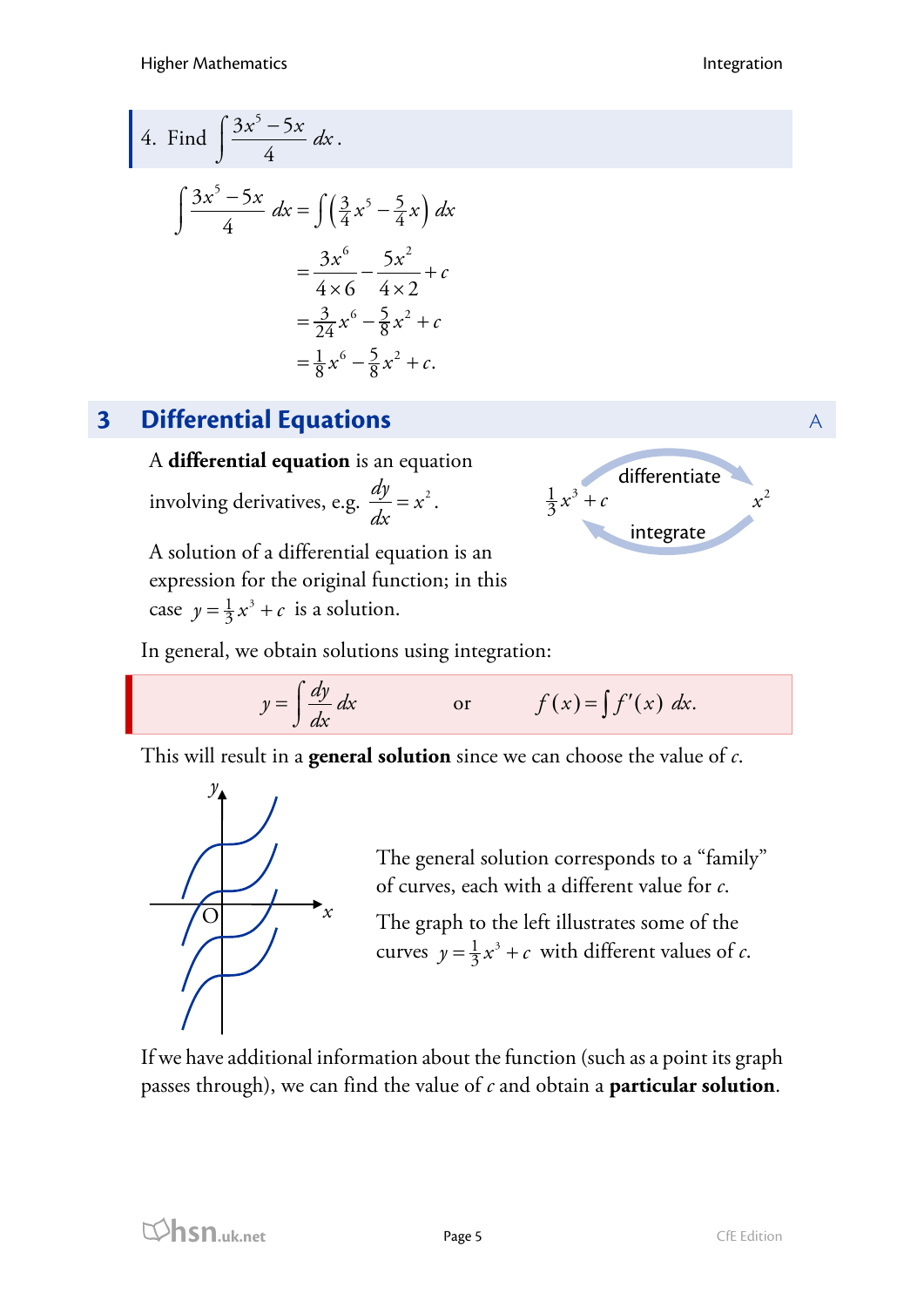### **EXAMPLES**

1. The graph of  $y = f(x)$  passes through the point  $(3, -4)$ . If  $\frac{dy}{dx} = x^2 - 5$ , express *y* in terms of *x*.

$$
dx
$$
  
\n
$$
y = \int \frac{dy}{dx} dx
$$
  
\n
$$
= \int (x^2 - 5) dx
$$
  
\n
$$
= \frac{1}{3}x^3 - 5x + c.
$$

We know that when  $x = 3$ ,  $y = -4$  so we can find *c*:

$$
y = \frac{1}{3}x^3 - 5x + c
$$
  
\n
$$
-4 = \frac{1}{3}(3)^3 - 5(3) + c
$$
  
\n
$$
-4 = 9 - 15 + c
$$
  
\n
$$
c = 2
$$
  
\nSo  $y = \frac{1}{3}x^3 - 5x + 2$ .

2. The function  $f$ , defined on a suitable domain, is such that  $(x) = x^2 + \frac{1}{x^2}$  $\frac{2}{3}$  $f'(x) = x^2 + \frac{1}{x^2} + \frac{2}{3}.$ Given that  $f(1) = 4$ , find a formula for  $f(x)$  in terms of *x*.  $f(x) = \int f'(x) dx$  $=\int (x^2 + x^{-2} + \frac{2}{3})$  $=\frac{1}{3}x^3-x^{-1}+\frac{2}{3}x+$  $\int$  $=\int \left( x^2 + \frac{1}{x^2} + \frac{2}{3} \right)$  $=\frac{1}{3}x^3-\frac{1}{3}+\frac{2}{3}x+$ 2  $\frac{2}{3}$ 3  $x^2 + x^{-2} + \frac{2}{3} dx$  $\frac{1}{3}x^3 - x^{-1} + \frac{2}{3}x + c$  $\frac{1}{3}x^3 - \frac{1}{x} + \frac{2}{3}x + c.$ 1  $x^{2} + \frac{1}{2} + \frac{2}{3} dx$ *x*

We know that  $f(1) = 4$ , so we can find *c*:

$$
f(x) = \frac{1}{3}x^3 - \frac{1}{x} + \frac{2}{3}x + c
$$
  
\n
$$
4 = \frac{1}{3}(1)^3 - \frac{1}{1} + \frac{2}{3}(1) + c
$$
  
\n
$$
4 = \frac{1}{3} - 1 + \frac{2}{3} + c
$$
  
\n
$$
c = 4.
$$
  
\nSo  $f(x) = \frac{1}{3}x^3 - \frac{1}{x} + \frac{2}{3}x + 4$ .

**html**<br> **hsn.uk.net** Page 6 Page 6 CfE Edition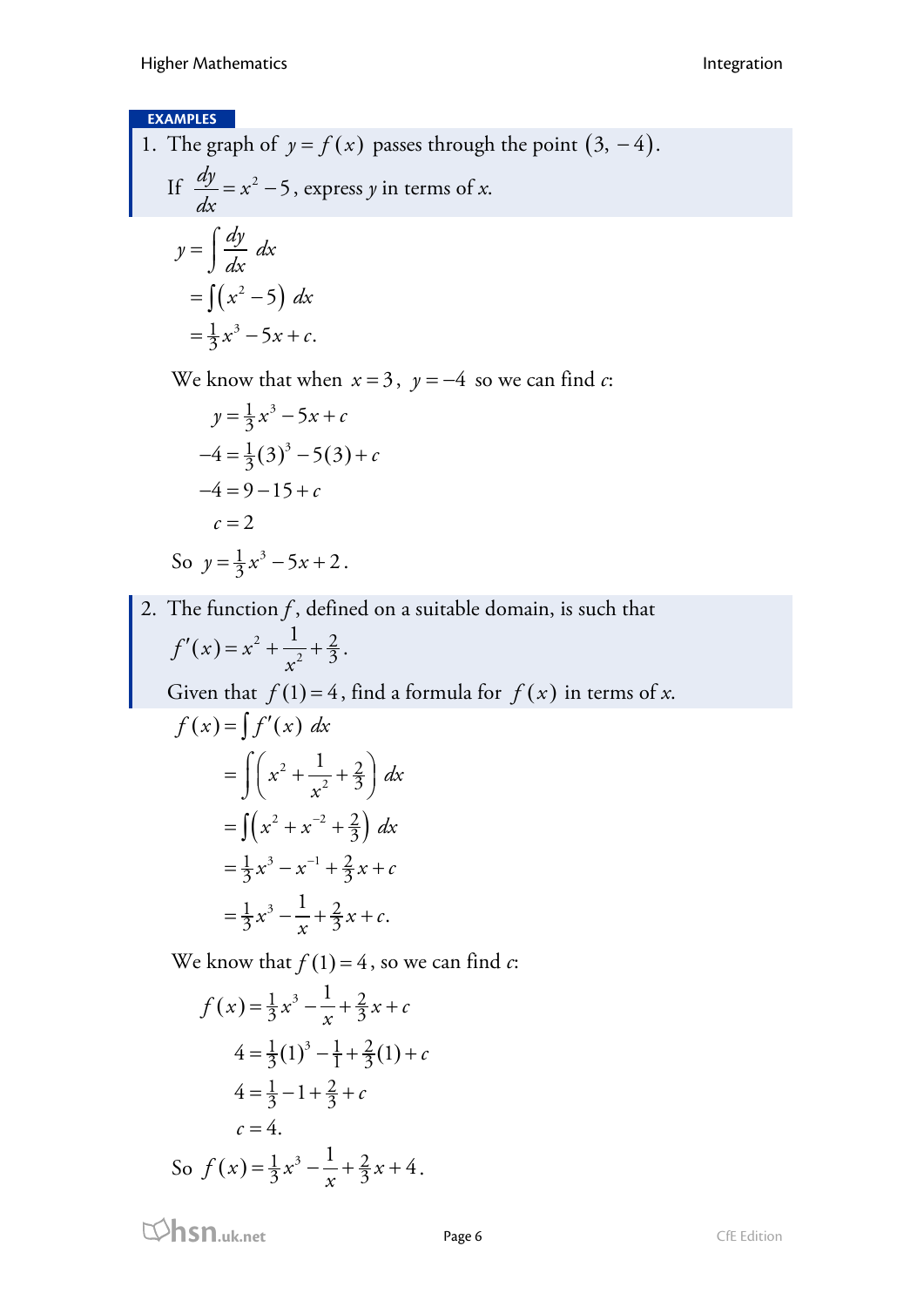# **4 Definite Integrals RC**

If  $F(x)$  is an integral of  $f(x)$ , then we define:

$$
\int_{a}^{b} f(x) \, dx = [F(x)]_{a}^{b} = F(b) - F(a)
$$

where *a* and *b* are called the **limits** of the integral.

Stated simply:

- Work out the integral as normal, leaving out the constant of integration.
- Evaluate the integral for  $x = b$  (the upper limit value).
- Evaluate the integral for  $x = a$  (the lower limit value).
- Subtract the lower limit value from the upper limit value.

Since there is no constant of integration and we are calculating a numerical value, this is called a **definite integral**.

**EXAMPLES**

 $\mathbf 1$ .

Find 
$$
\int_1^3 5x^2 dx
$$
.  
\n
$$
\int_1^3 5x^2 dx = \left[\frac{5x^3}{3}\right]_1^3
$$
\n
$$
= \left(\frac{5(3)^3}{3}\right) - \left(\frac{5(1)^3}{3}\right)
$$
\n
$$
= 5 \times 3^2 - \frac{5}{3}
$$
\n
$$
= 45 - \frac{5}{3} = 43\frac{1}{3}.
$$

2. Find 
$$
\int_0^2 (x^3 + 3x^2) dx
$$
.  
\n
$$
\int_0^2 (x^3 + 3x^2) dx = \left[ \frac{x^4}{4} + \frac{3x^3}{3} \right]_0^2
$$
\n
$$
= \left[ \frac{x^4}{4} + x^3 \right]_0^2
$$
\n
$$
= \left( \frac{2^4}{4} + 2^3 \right) - \left( \frac{0^4}{4} + 0^3 \right)
$$
\n
$$
= \frac{16}{4} + 8 - 0
$$
\n
$$
= 4 + 8 = 12.
$$

**html**<br> **hsn.uk.net** Page 7 CfE Edition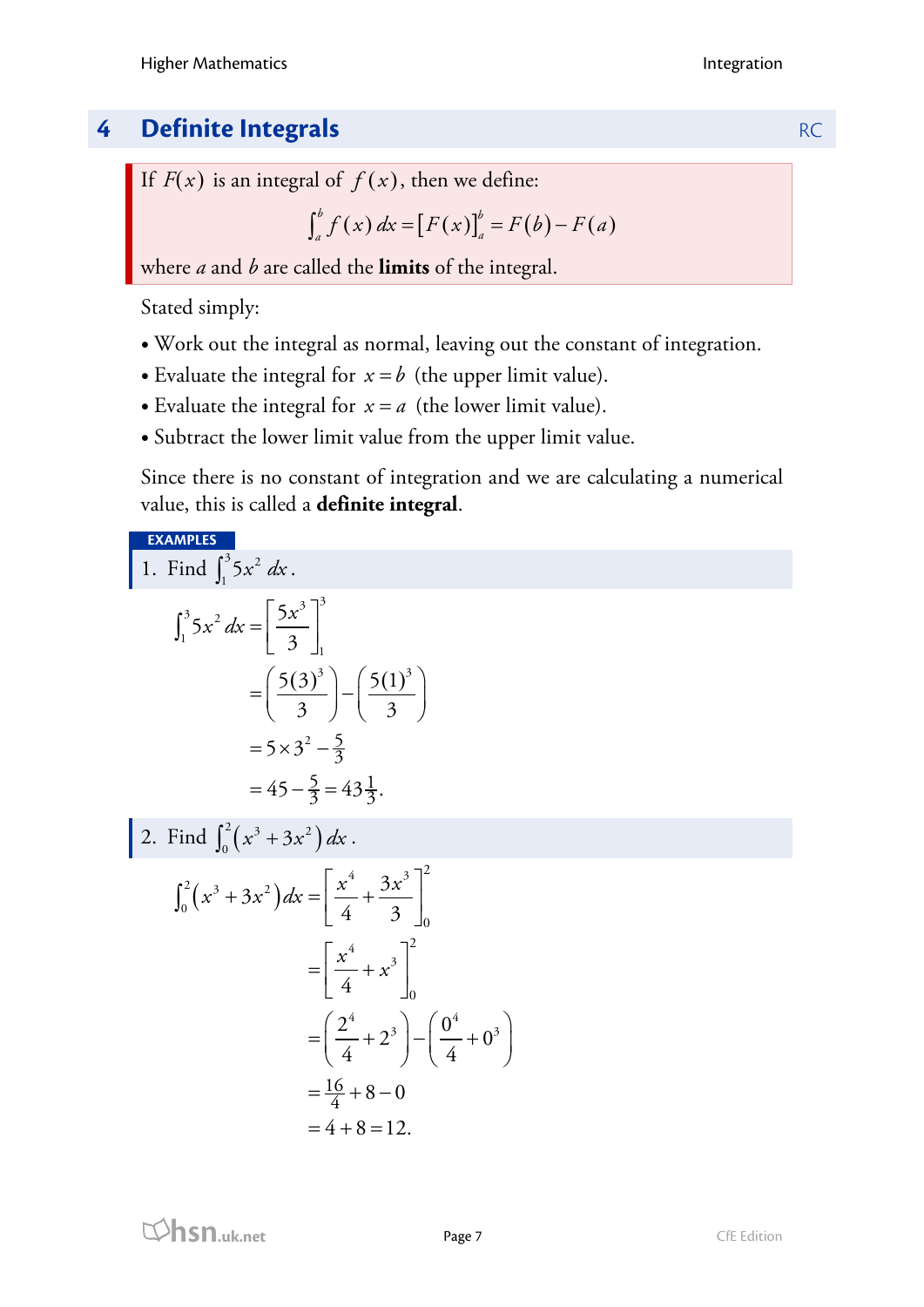3. Find 
$$
\int_{-1}^{4} \frac{4}{x^3} dx
$$

$$
\int_{-1}^{4} \frac{4}{x^3} dx = \int_{-1}^{4} 4x^{-3} dx
$$

$$
= \left[ \frac{4x^{-2}}{-2} \right]_{-1}^{4}
$$

$$
= \left[ -\frac{2}{x^2} \right]_{-1}^{4}
$$

$$
= \left( -\frac{2}{4^2} \right) - \left( -\frac{2}{(-1)^2} \right)
$$

$$
= -\frac{2}{16} + 2 = 1\frac{7}{8}.
$$

# **5 Geometric Interpretation of Integration A**

We will now consider the meaning of integration in the context of areas.

Consider 
$$
\int_0^2 (4 - x^2) dx = \left[ 4x - \frac{1}{3}x^3 \right]_0^2
$$

$$
= \left( 8 - \frac{8}{3} \right) - 0
$$

$$
= 5\frac{1}{3}.
$$

On the graph of  $y = 4 - x^2$ :



The shaded area is given by  $\int_0^2 (4 - x^2) dx$ . Therefore the shaded area is  $5\frac{1}{3}$  square units.

In general, the area enclosed by the graph  $y = f(x)$  and the *x*-axis, between  $x = a$  and  $x = b$ , is given by  $\int_a^b f(x) dx$ .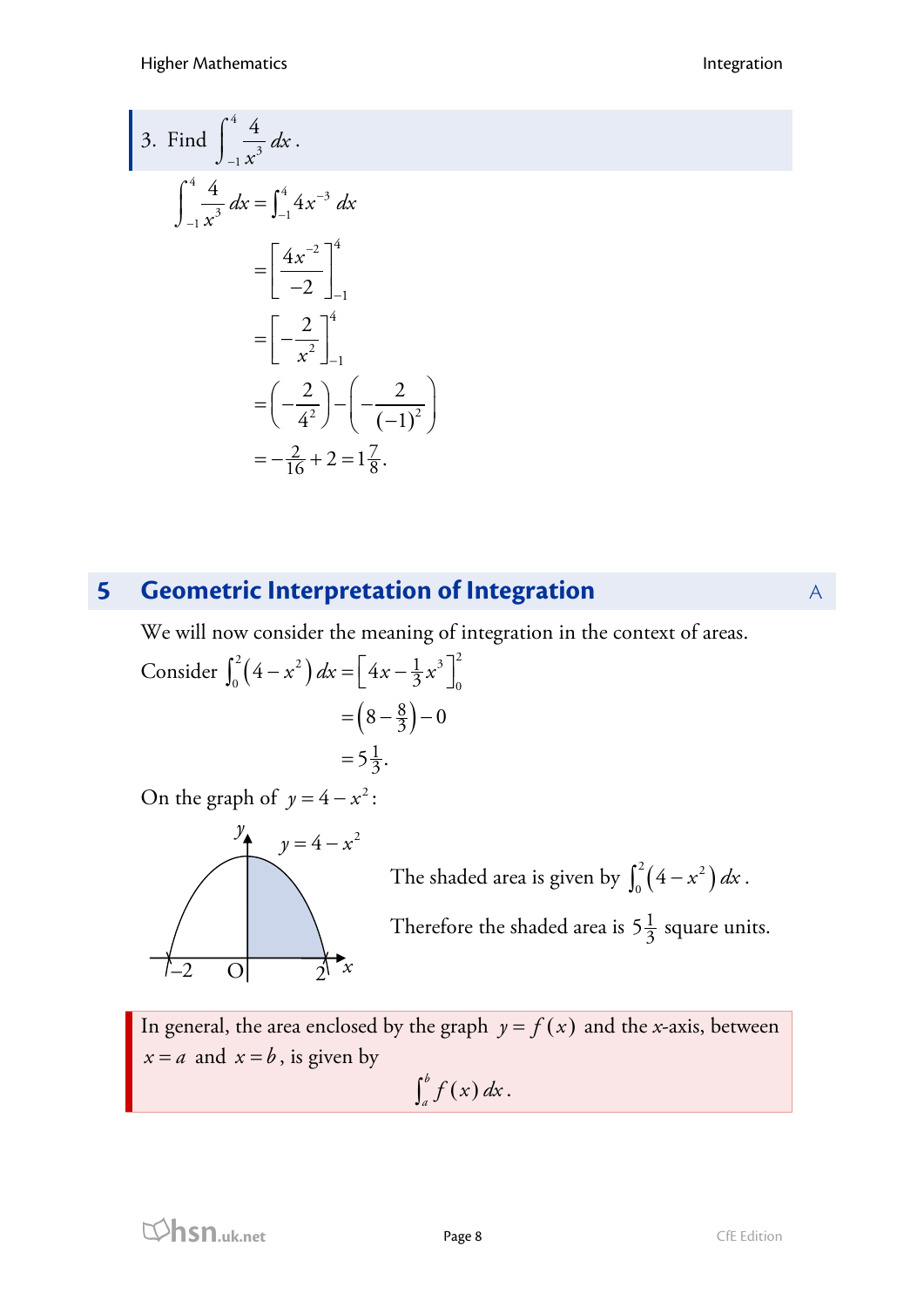### **EXAMPLE**

1. The graph of  $y = x^2 - 4x$  is shown below. Calculate the shaded area.



$$
\int_{4}^{5} (x^{2} - 4x) dx = \left[ \frac{x^{3}}{3} - \frac{4x^{2}}{2} \right]_{4}^{5}
$$
  
=  $\left( \frac{5^{3}}{3} - 2(5)^{2} \right) - \left( \frac{4^{3}}{3} - 2(4)^{2} \right)$   
=  $\frac{125}{3} - 50 - \frac{64}{3} + 32$   
=  $\frac{61}{3} - 18$   
=  $2\frac{1}{3}$ .

So the shaded area is  $2\frac{1}{3}$  square units.

### Areas below the *x*-axis

Care needs to be taken if part or all of the area lies below the *x*-axis. For example if we look at the graph of  $y = x^2 - 4$ :  $y = x^2 - 4$ :



In this case, the negative indicates that the area is below the *x*-axis, as can be seen from the diagram. The area is therefore 9 square units.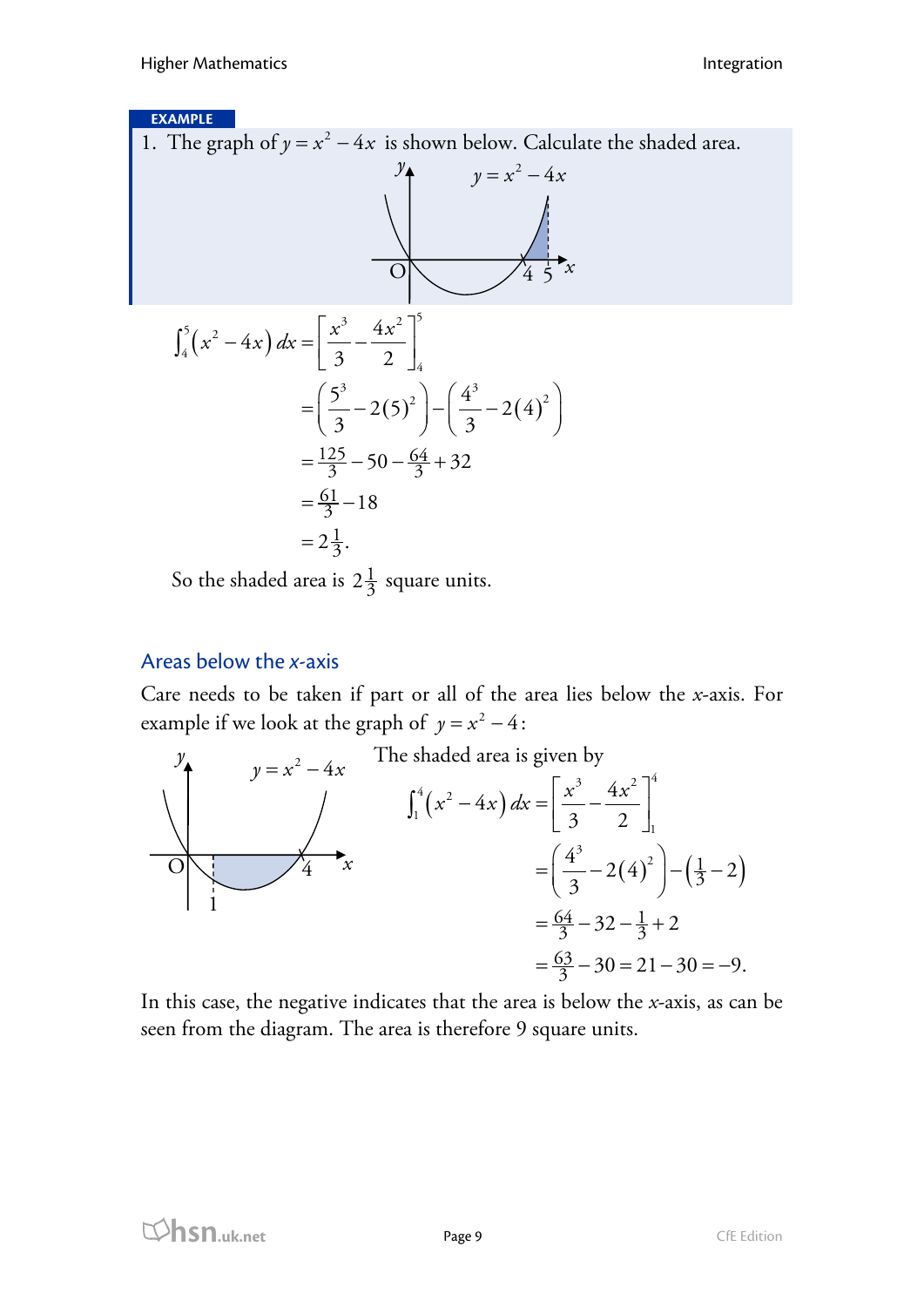### Areas above and below the *x*-axis

Consider the graph from the example above, with a different shaded area:



From the examples above, the total shaded area is: Area 1 + Area 2 =  $2\frac{1}{3}$  + 9 = 11 $\frac{1}{3}$  square units. Using the method from above, we might try to calculate the shaded area as follows:

$$
\int_{1}^{5} (x^{2} - 4x) dx = \left[ \frac{x^{3}}{3} - \frac{4x^{2}}{2} \right]_{1}^{5}
$$
  
=  $\left( \frac{5^{3}}{3} - 2(5)^{2} \right) - \left( \frac{1}{3} - 2 \right)$   
=  $\frac{125}{3} - 50 - \frac{1}{3} + 2$   
=  $\frac{124}{3} - 48 = -6\frac{2}{3}$ .

Clearly this shaded area is not  $6\frac{2}{3}$  square units since we already found it to be  $11\frac{1}{3}$  square units. This problem arises because Area 1 is above the *x*-axis, while Area 2 is below.

To find the true area, we needed to evaluate two integrals:

$$
\int_{1}^{4} (x^{2} - 4x) dx
$$
 and 
$$
\int_{4}^{5} (x^{2} - 4x) dx
$$
.  
We then found the total shaded area by adding the two areas together.  
We must take care to do this whenever the area is split up in this way.

**html**<br> **hsn.uk.net** Page 10 Page 10 CfE Edition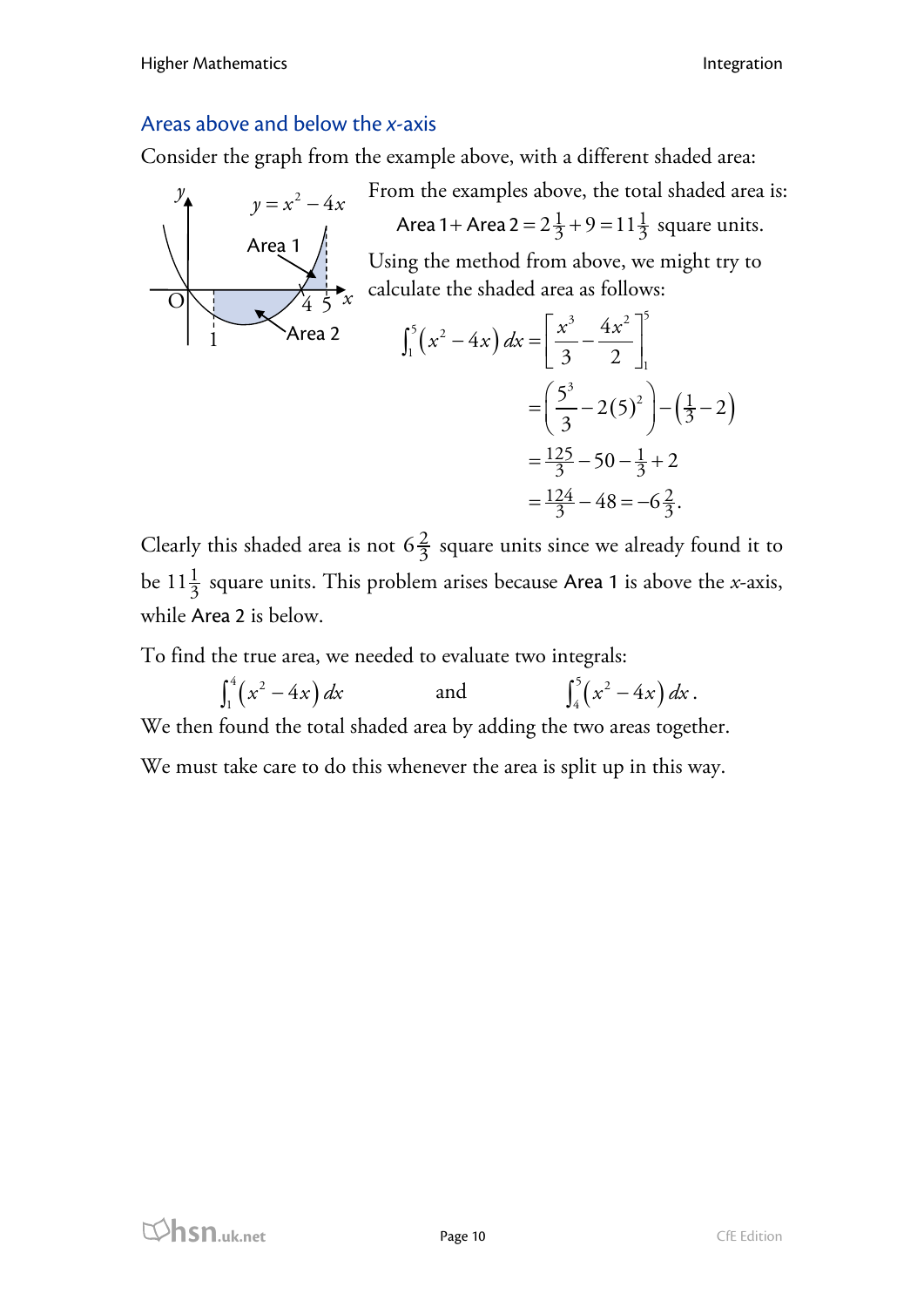### **EXAMPLES**

2. Calculate the shaded area shown in the diagram below.



To calculate the area from  $x = -3$  to  $x = 1$ :

$$
\int_{-3}^{1} (3 - 2x - x^2) dx = \left[ 3x - \frac{2x^2}{2} - \frac{x^3}{3} \right]_{-3}^{1}
$$
  
=  $\left[ 3x - x^2 - \frac{1}{3}x^3 \right]_{-3}^{1}$   
=  $\left( 3(1) - (1)^2 - \frac{1}{3}(1)^3 \right) - \left( 3(-3) - (-3)^2 - \frac{1}{3}(-3)^3 \right)$   
=  $\left( 3 - 1 - \frac{1}{3} \right) - (-9 - 9 + 9)$   
=  $3 - 1 - \frac{1}{3} + 9$   
=  $10\frac{2}{3}$  So the area is  $10\frac{2}{3}$  square units.

We have already integrated the equation of the curve, so we can just substitute in new limits to work out the area from  $x = 1$  to  $x = 2$ :

$$
\int_{1}^{2} (3 - 2x - x^{2}) dx = [3x - x^{2} - \frac{1}{3}x^{3}]_{1}^{2}
$$
  
=  $(3(2) - (2)^{2} - \frac{1}{3}(2)^{3}) - (3(1) - (1)^{2} - \frac{1}{3}(1)^{3})$   
=  $(6 - 4 - \frac{8}{3}) - (3 - 1 - \frac{1}{3})$   
=  $2 - \frac{8}{3} - 2 + \frac{1}{3}$   
=  $-2\frac{1}{3}$ . So the area is  $2\frac{1}{3}$  square units.

So the total shaded area is  $10\frac{2}{3} + 2\frac{1}{3} = 13$  square units.

ative sign just indicates that the area lies below the axis.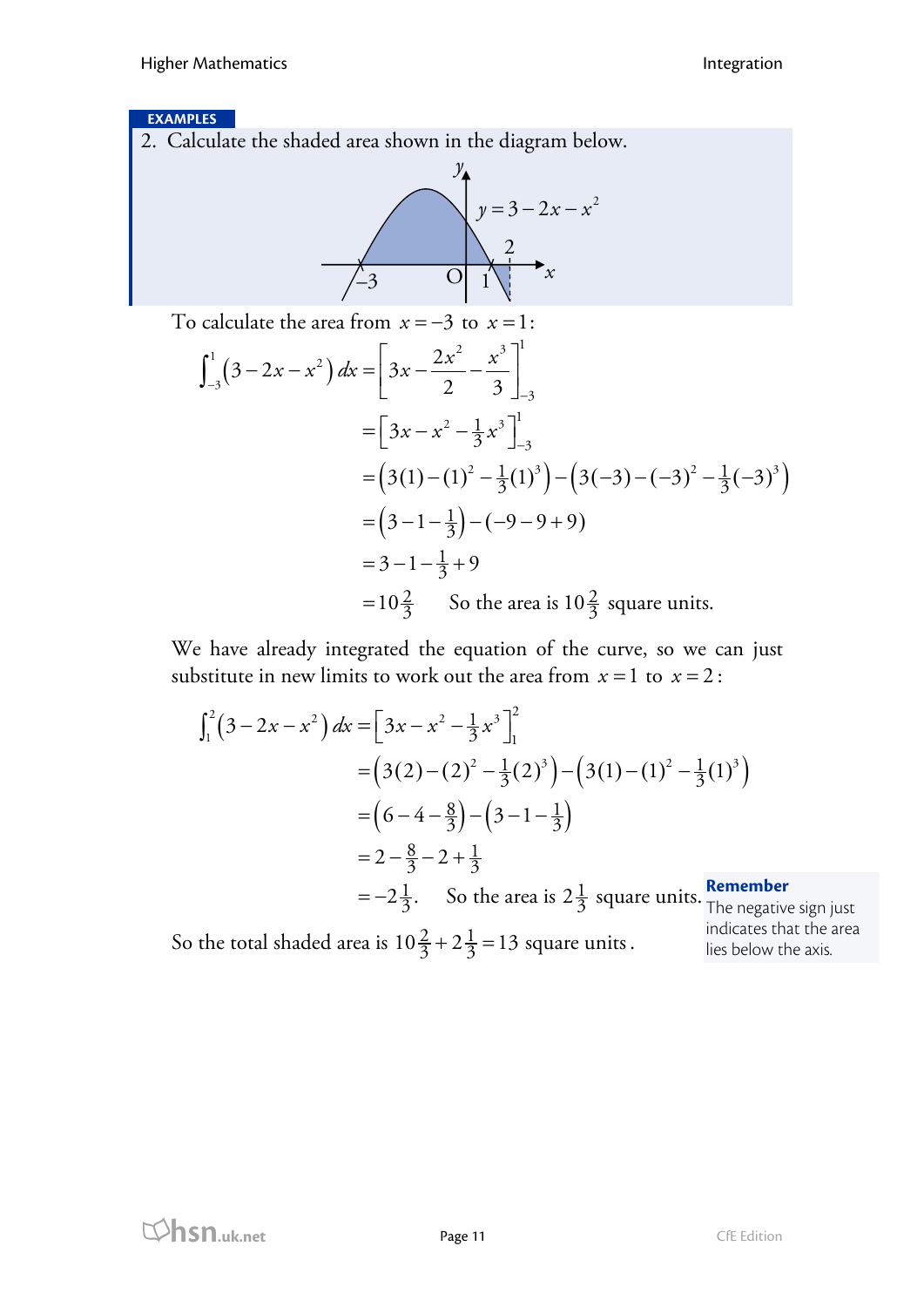3. Calculate the shaded area shown in the diagram below.



First, we need to calculate the root between  $x = 2$  and  $x = 5$ :

$$
x^{2} + 2x - 24 = 0
$$
  
(x-4)(x+6) = 0  
x = 4 or x = -6.

So the root is  $x = 4$ 

To calculate the area from  $x = 2$  to  $x = 4$ :

$$
\int_{2}^{4} (x^{2} + 2x - 24) dx = \left[ \frac{x^{3}}{3} + \frac{2x^{2}}{2} - 24x \right]_{2}^{4}
$$
  
=  $\left[ \frac{1}{3}x^{3} + x^{2} - 24x \right]_{2}^{4}$   
=  $\left( \frac{1}{3} (4)^{3} + (4)^{2} - 24 (4) \right) - \left( \frac{1}{3} (2)^{3} + (2)^{2} - 24 (2) \right)$   
=  $\left( \frac{64}{3} + 16 - 96 \right) - \left( \frac{8}{3} + 4 - 48 \right)$   
=  $\frac{56}{3} - 36$   
=  $-17\frac{1}{3}$  So the area is  $17\frac{1}{3}$  square units.

To calculate the area from  $x = 4$  to  $x = 5$ :

$$
\int_{4}^{5} (x^{2} + 2x - 24) dx = \left[ \frac{1}{3}x^{3} + x^{2} - 24x \right]_{4}^{5}
$$
  
=  $\left( \frac{1}{3}(5)^{3} + (5)^{2} - 24(5) \right) - \left( \frac{1}{3}(4)^{3} + (4)^{2} - 24(4) \right)$   
=  $\left( \frac{125}{3} + 25 - 120 \right) - \left( \frac{64}{3} + 16 - 96 \right)$   
=  $\frac{61}{3} - 15$   
=  $5\frac{1}{3}$  So the area is  $5\frac{1}{3}$  square units.

So the total shaded area is  $17\frac{1}{3} + 5\frac{1}{3} = 22\frac{2}{3}$  square units.

**html**<br>CfE Edition **Page 12** CfE Edition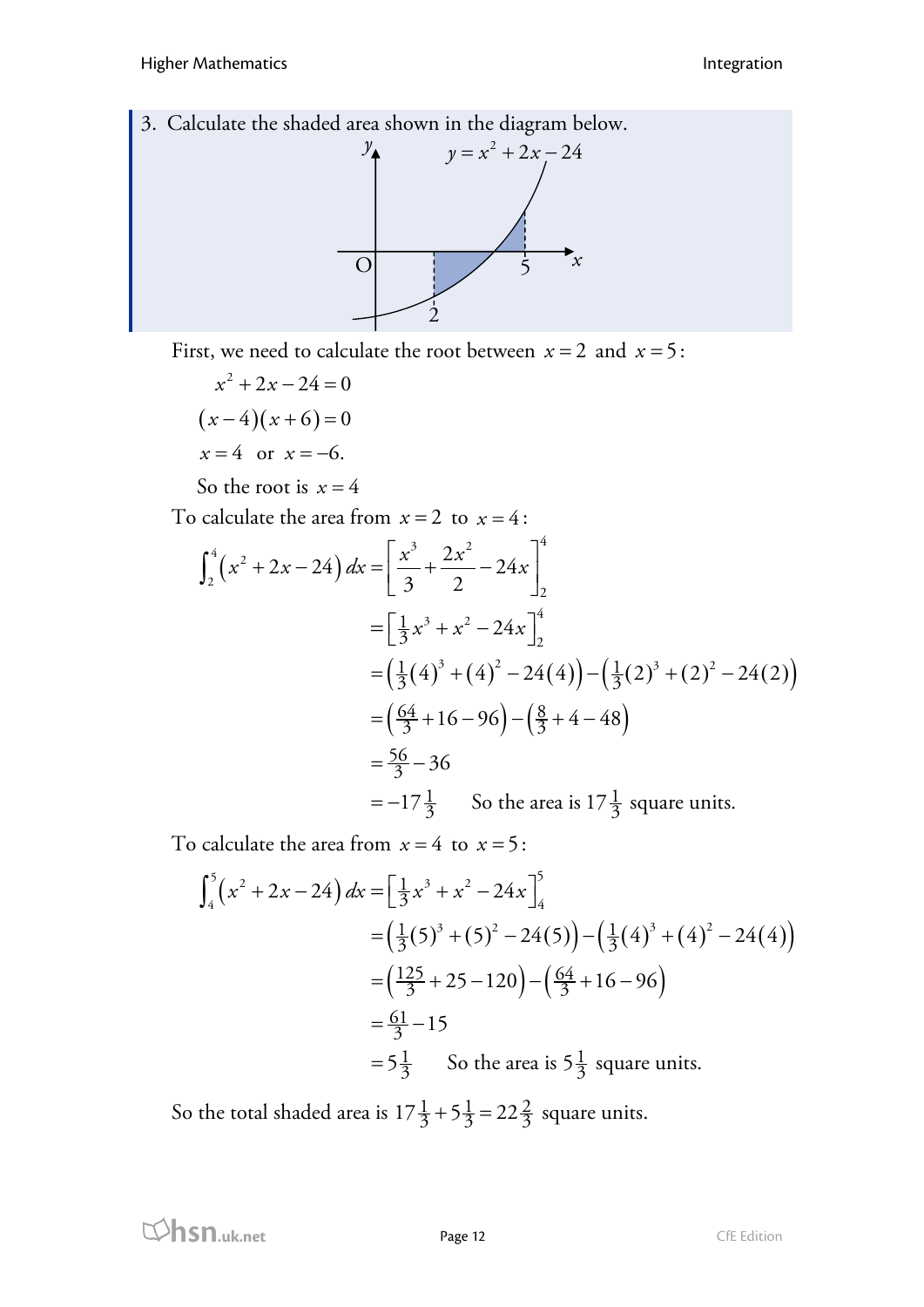## **6 Areas between Curves Areas Areas Areas Areas Areas Areas Areas Areas Areas Areas Areas Areas Areas Areas Areas Areas Areas Areas Areas Areas Areas Areas Areas Areas Areas Areas Areas Areas Areas Areas Areas Areas Ar**

The area between two curves between  $x = a$  and  $x = b$  is calculated as:  $\int_a^b$  (upper curve – lower curve) dx square units.

So for the shaded area shown below:



When dealing with areas between curves, areas above and below the *x*-axis do not need to be calculated separately.

However, care must be taken with more complicated curves, as these may give rise to more than one closed area. These areas must be evaluated separately. For example:



In this case we apply  $\int_a^b$  (upper curve – lower curve)  $dx$  to each area. So the shaded area is given by:

$$
\int_a^b (g(x)-f(x)) dx + \int_b^c (f(x)-g(x)) dx.
$$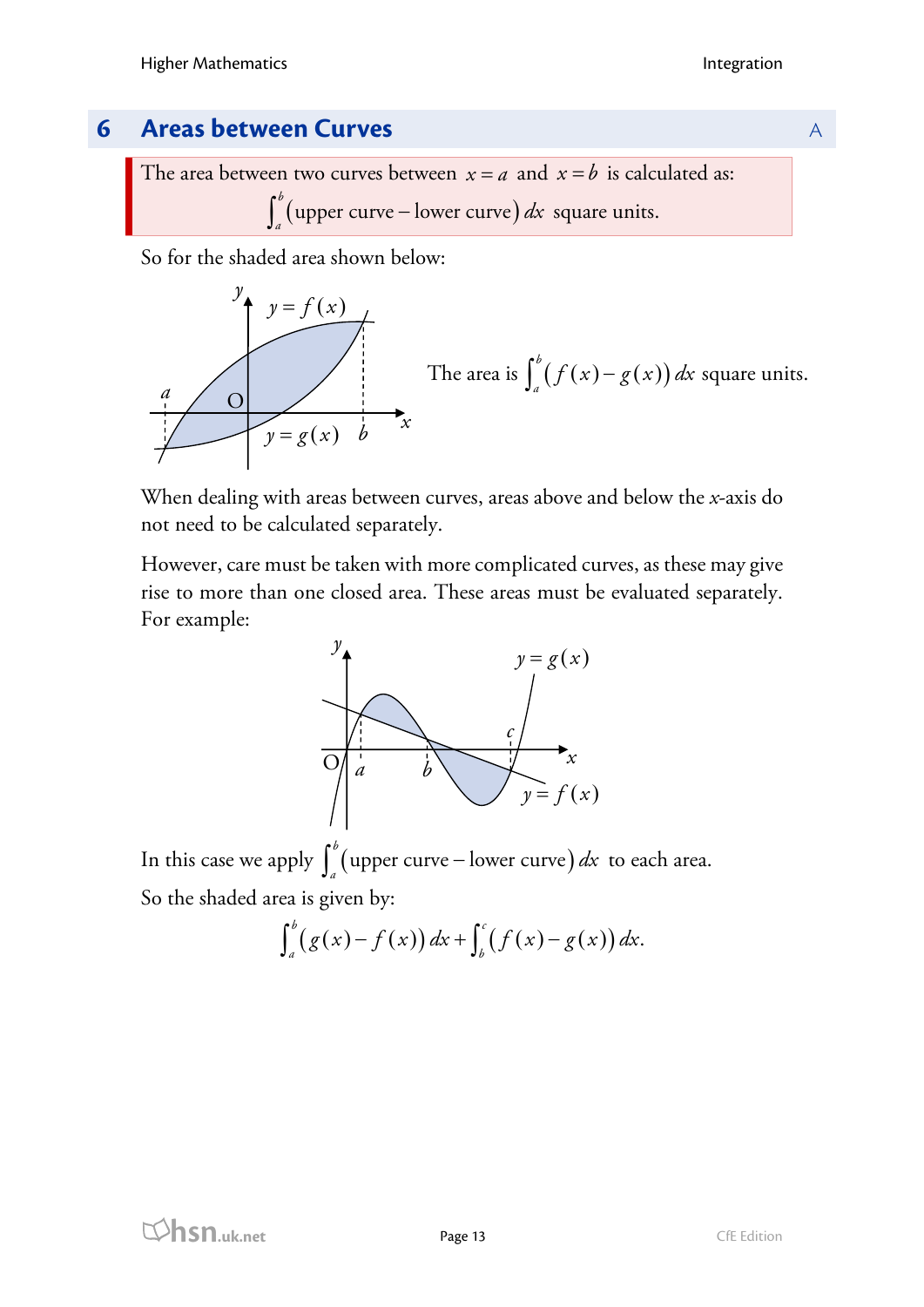### **EXAMPLES**

1. Calculate the shaded area enclosed by the curves with equations  $y = 6 - 3x^2$  and  $y = -3 - 2x^2$ . *x*  $y = 6 - 3x^2$  $\overline{O}$  $\mathcal{Y}_\blacktriangle$ 

To work out the points of intersection, equate the curves:

 $y = -3 - 2x^2$ 

$$
6-3x^2 = -3-2x^2
$$
  
\n
$$
6+3-3x^2 + 2x^2 = 0
$$
  
\n
$$
9-x^2 = 0
$$
  
\n
$$
(3+x)(3-x) = 0
$$
  
\n
$$
x = -3 \text{ or } x = 3.
$$

Set up the integral and simplify:

$$
\int_{-3}^{3} \text{(upper curve – lower curve)} \, dx
$$
\n
$$
= \int_{-3}^{3} \left( \left( 6 - 3x^{2} \right) - \left( -3 - 2x^{2} \right) \right) dx
$$
\n
$$
= \int_{-3}^{3} \left( 6 - 3x^{2} + 3 + 2x^{2} \right) dx
$$
\n
$$
= \int_{-3}^{3} \left( 9 - x^{2} \right) dx.
$$

Carry out integration:

$$
\int_{-3}^{3} (9 - x^2) dx = \left[ 9x - \frac{x^3}{3} \right]_{-3}^{3}
$$
  
=  $\left[ 9(3) - \frac{(3)^3}{3} \right] - \left[ 9(-3) - \frac{(-3)^3}{3} \right]$   
=  $\left( 27 - \frac{27}{3} \right) - \left( -27 + \frac{27}{3} \right)$   
=  $27 - 9 + 27 - 9$   
= 36.

Therefore the shaded area is 36 square units.

**html**<br>CfE Edition **Page 14** CfE Edition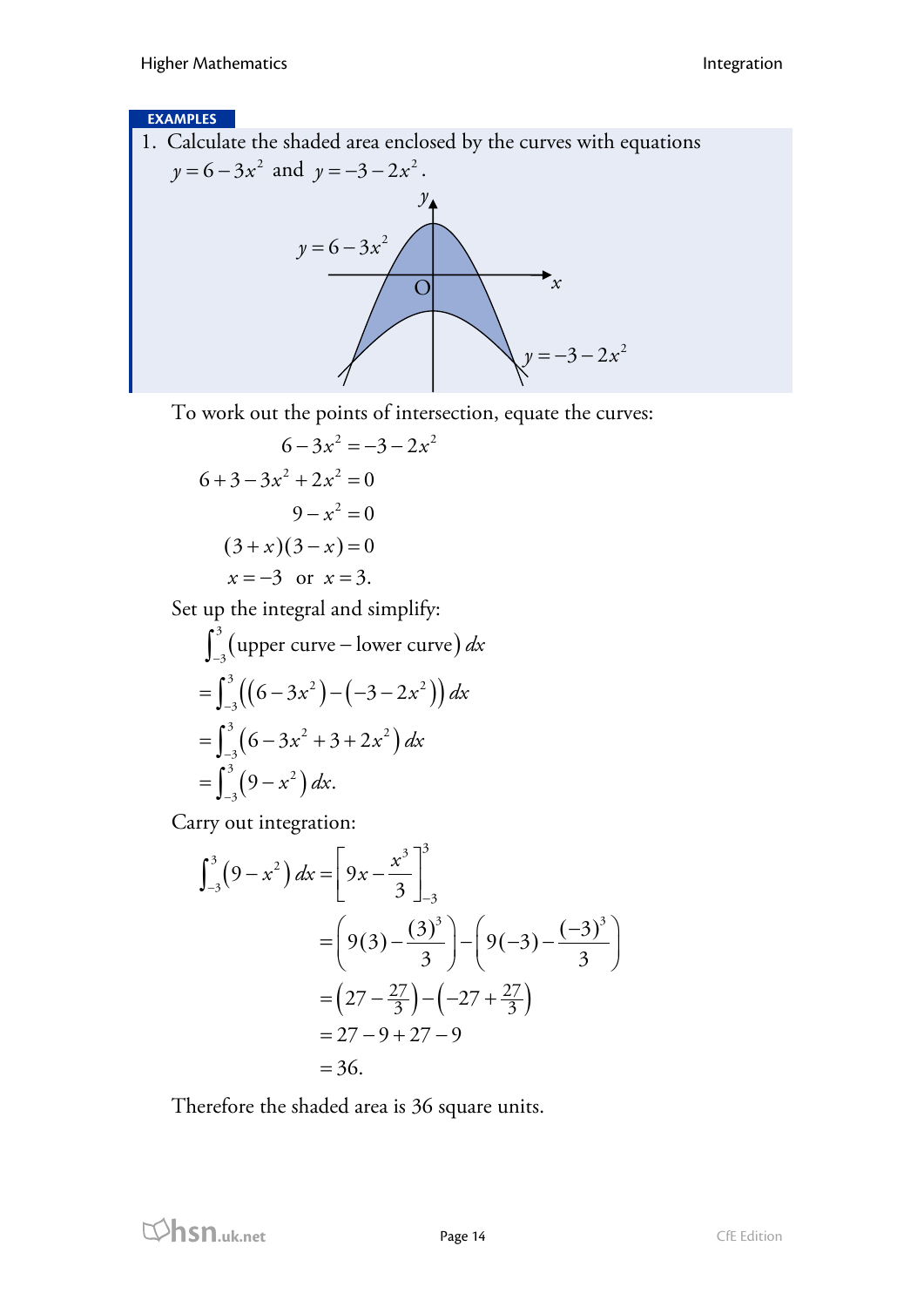2. Two functions are defined for  $x \in \mathbb{R}$  by  $f(x) = x^3 - 7x^2 + 8x + 16$  and  $g(x) = 4x + 4$ . The graphs of  $y = f(x)$  and  $y = g(x)$  are shown below.



Calculate the shaded area.

Since the shaded area is in two parts, we apply  $\int_a^b (\text{upper}-\text{lower}) dx$  twice. Area from  $x = -1$  to  $x = 2$ :

$$
\int_{-1}^{2} (upper - lower) dx
$$
  
\n
$$
= \int_{-1}^{2} (x^3 - 7x^2 + 8x + 16 - (4x + 4)) dx
$$
  
\n
$$
= \int_{-1}^{2} (x^3 - 7x^2 + 4x + 12) dx
$$
  
\n
$$
= \left[ \frac{x^4}{4} - \frac{7x^3}{3} + \frac{4x^2}{2} + 12x \right]_{-1}^{2}
$$
  
\n
$$
= \left( \frac{2^4}{4} - \frac{7 \times 2^3}{3} + 2 \times 2^2 + 12 \times 2 \right) - \left( \frac{(-1)^4}{4} - \frac{7(-1)^3}{3} + 2(-1)^2 + 12(-1) \right)
$$
  
\n
$$
= \left( 4 - \frac{56}{3} + 8 + 24 \right) - \left( \frac{1}{4} - \frac{7}{3} + 2 - 12 \right)
$$
  
\n
$$
= \frac{99}{4}
$$
  
\n
$$
= 24\frac{3}{4}.
$$

So the area is  $24\frac{3}{4}$  square units.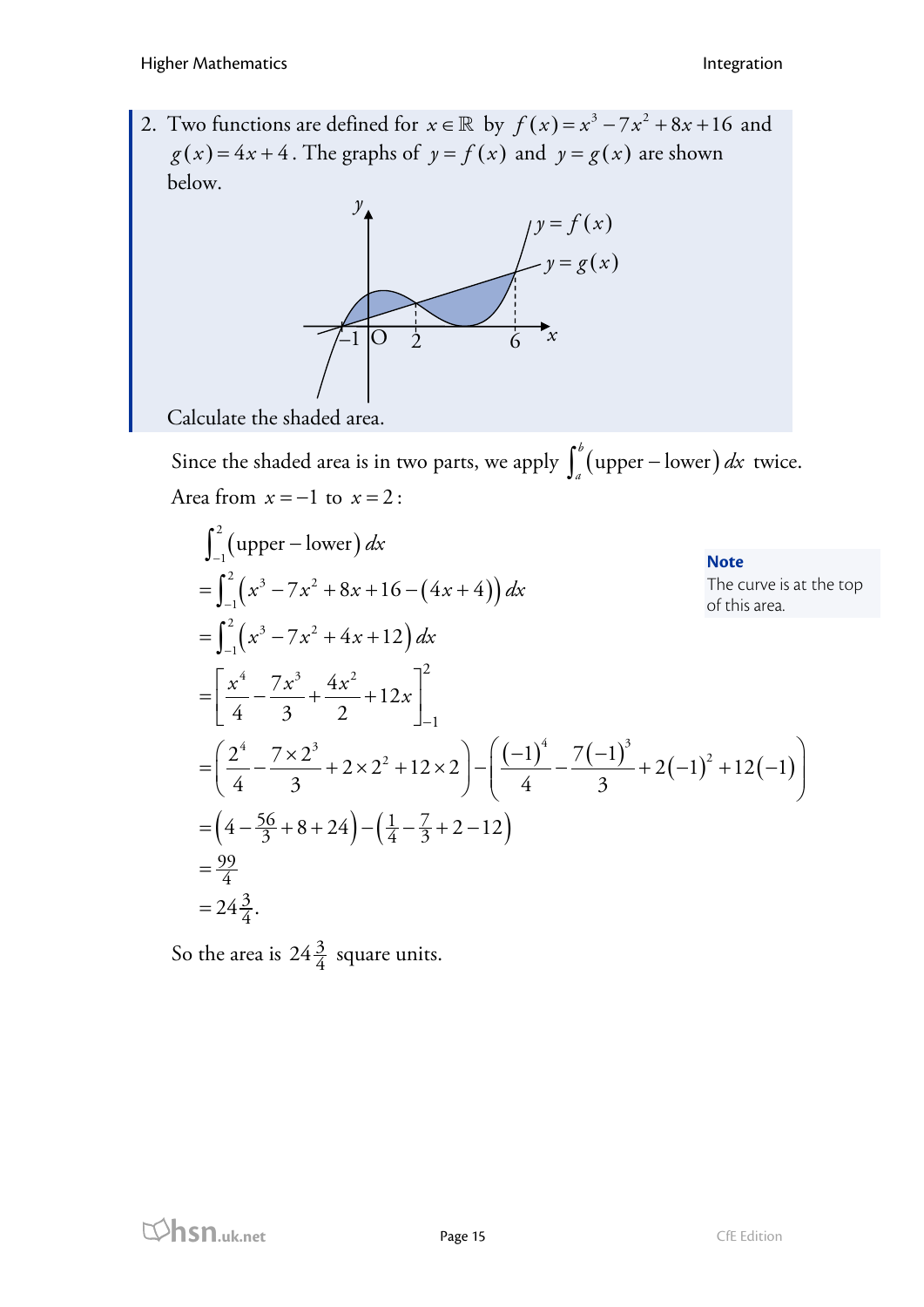Area from  $x = 2$  to  $x = 6$ :

$$
\int_{2}^{6} (\text{upper} - \text{lower}) dx
$$
  
\n
$$
= \int_{2}^{6} (4x - 4 - (x^{3} - 7x^{2} + 8x + 16)) dx
$$
  
\n
$$
= \int_{2}^{6} (-x^{3} + 7x^{2} - 4x - 12) dx
$$
  
\n
$$
= \left[ -\frac{x^{4}}{4} + \frac{7x^{3}}{3} - \frac{4x^{2}}{2} - 12x \right]_{2}^{6}
$$
  
\n
$$
= \left( -\frac{6^{4}}{4} + \frac{7 \times 6^{3}}{3} - \frac{4 \times 6^{2}}{2} - 12 \times 6 \right) - \left( -\frac{2^{4}}{4} + \frac{7 \times 2^{3}}{3} - \frac{4 \times 2^{2}}{2} - 12 \times 2 \right)
$$
  
\n
$$
= (-324 + 504 - 72 - 72) - (-4 + \frac{56}{3} - 8 - 24)
$$
  
\n
$$
= \frac{160}{3}
$$
  
\n
$$
= 53\frac{1}{3}.
$$

So the area is  $53\frac{1}{3}$  square units.

So the total shaded area is  $24\frac{3}{4} + 53\frac{1}{3} = 78\frac{1}{12}$  square units.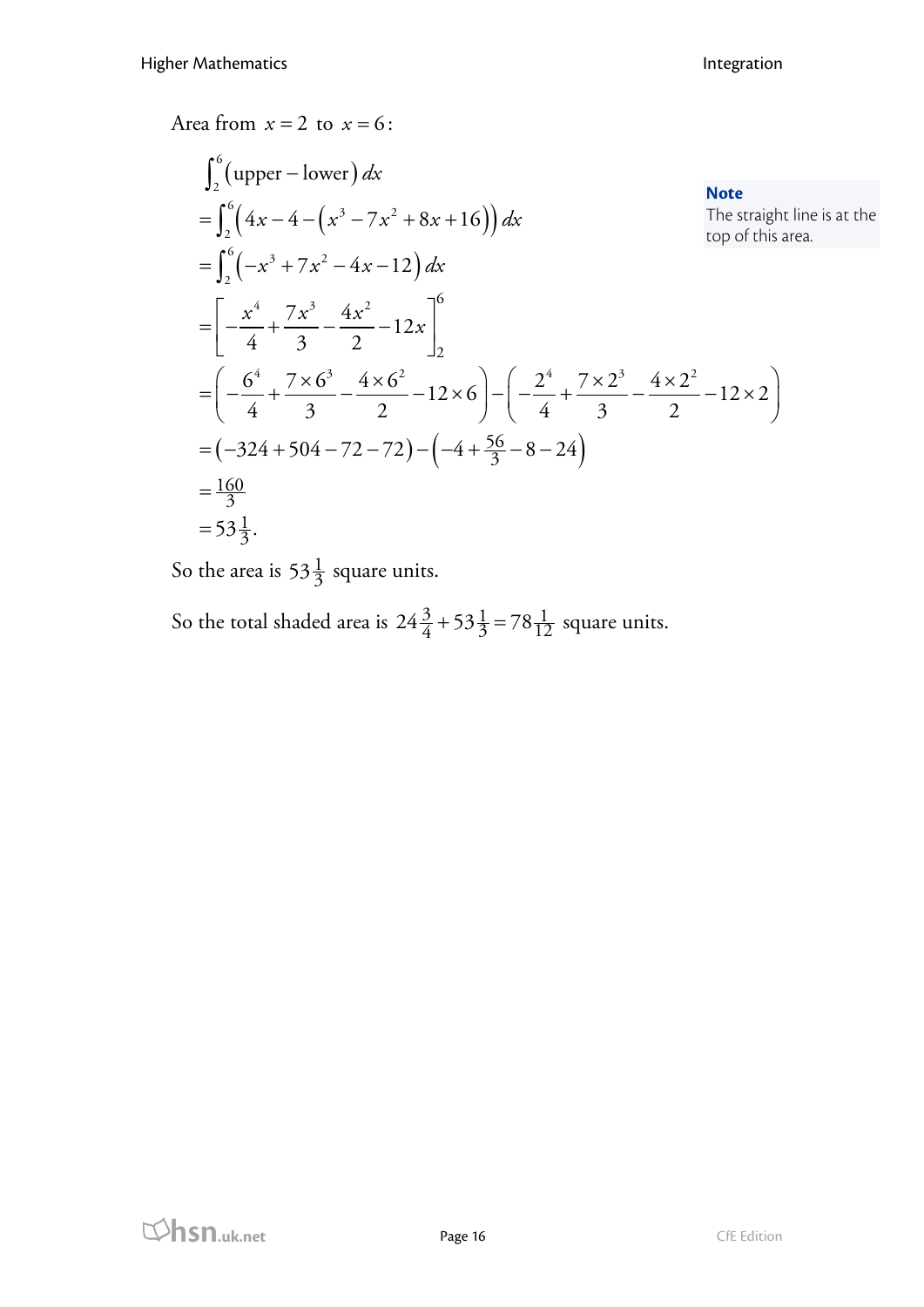3. A trough is 2 metres long. A cross-section of the trough is shown below.



The cross-section is part of the parabola with equation  $y = x^2 - 4x + 5$ . Find the volume of the trough.

To work out the points of intersection, equate the curve and the line:

$$
x2-4x+5=2
$$
  

$$
x2-4x+3=0
$$
  

$$
(x-1)(x-3)=0
$$
 so  $x=1$  or  $x=3$ .  
Set up the integral and integrate:

$$
\int_{1}^{3} \left( \text{upper} - \text{lower} \right) dx = \int_{1}^{3} \left( 2 - \left( x^{2} - 4x + 5 \right) \right) dx
$$
  
\n
$$
= \int_{1}^{3} \left( -x^{2} + 4x - 3 \right) dx
$$
  
\n
$$
= \left[ -\frac{x^{3}}{3} + \frac{4x^{2}}{2} - 3x \right]_{1}^{3}
$$
  
\n
$$
= \left( -\frac{(3)^{3}}{3} + 2(3)^{2} - 3(3) \right) - \left( -\frac{(1)^{3}}{3} + 2(1)^{2} - 3(1) \right)
$$
  
\n
$$
= (-9 + 18 - 9) - \left( -\frac{1}{3} + 2 - 3 \right)
$$
  
\n
$$
= 0 + \frac{1}{3} - 2 + 3
$$
  
\n
$$
= \frac{4}{3}
$$
  
\n
$$
= 1\frac{1}{3}.
$$

Therefore the shaded area is  $1\frac{1}{3}$  square units.

 $Volume = cross-sectional area × length$ 

$$
=\frac{4}{3} \times 2
$$
  
=  $\frac{8}{3}$  =  $2\frac{2}{3}$ .

Therefore the volume of the trough is  $2\frac{2}{3}$  cubic units.

**html**<br> **hsn.uk.net** Page 17 Page 17 CfE Edition